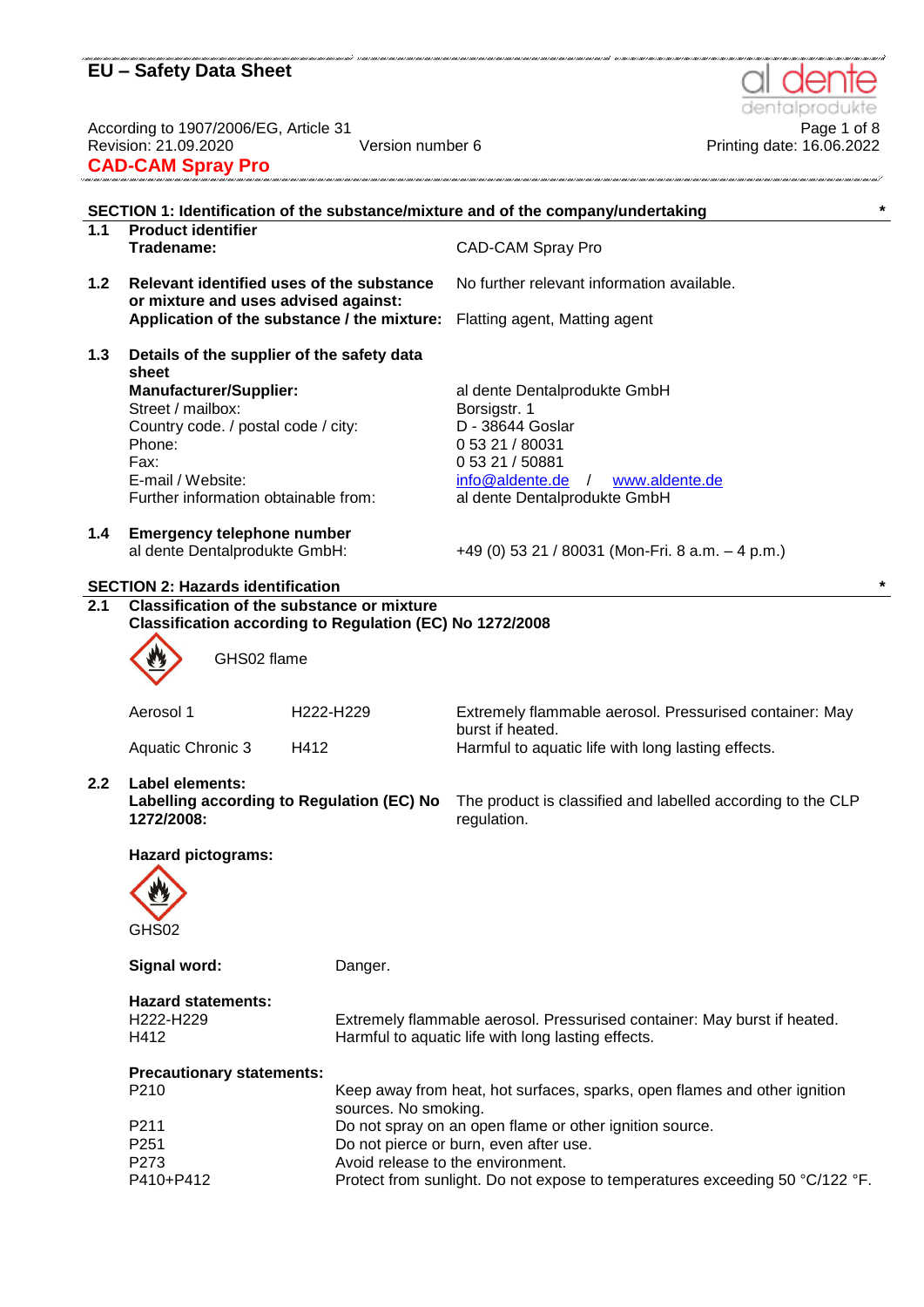According to 1907/2006/EG, Article 31<br>Printing date: 16.06.2022<br>Printing date: 16.06.2022 **CAD-CAM Spray Pro** 

|     | P <sub>501</sub>                                                    | Dispose of contents/container in accordance with<br>local/regional/national/international regulations. |
|-----|---------------------------------------------------------------------|--------------------------------------------------------------------------------------------------------|
|     | <b>Additional information:</b>                                      | Keep out of the reach of children.                                                                     |
| 2.3 | <b>Other hazards:</b><br><b>Results of PBT and vPvB assessment:</b> | PBT: Not applicable.<br>vPvB: Not applicable                                                           |

#### **SECTION 3: Composition/information on ingredients \***

**3.2 Chemical characterization: Mixtures**

**Description:** Mixture of substances listed below with non-hazardous additions.

| Dangerous components:     |                                                                      |               |
|---------------------------|----------------------------------------------------------------------|---------------|
| CAS: 75-28-5              | isobutane                                                            | 50-100%       |
| EINECS: 200-857-2         | Flam. Gas 1, H220; Press. Gas, H280                                  |               |
| Index number:             |                                                                      |               |
| 601-004-00-0              |                                                                      |               |
| RTECS: TZ 4300000         |                                                                      |               |
| CAS: 64-17-5              | ethanol                                                              | 10-25%        |
| EINECS: 200-578-6         | Flam. Liq. 2, H225                                                   |               |
| Index number:             |                                                                      |               |
| 603-002-00-5              |                                                                      |               |
| RTECS: KQ 6300000         |                                                                      |               |
| Reg.nr.:                  |                                                                      |               |
| 01-2119457610-43-XXXX     |                                                                      |               |
| CAS: 109-66-0             | pentane                                                              | $2,5 - 5.0 %$ |
| EINECS: 203-692-4         | $\otimes$ Flam. Liq. 2, H225; $\otimes$ Asp. Tox. 1, H304; $\otimes$ |               |
| Index number: 601-006-00- |                                                                      |               |
|                           | Aquatic Chronic 2, H411; STOT SE 3, H336                             |               |
| RTECS: RZ 9450000         |                                                                      |               |

Additional information: For the wording of the listed risk phrases refer to section 16.

|                                                   | <b>SECTION 4: First aid measures</b>                                           |                                                                                                     |  |
|---------------------------------------------------|--------------------------------------------------------------------------------|-----------------------------------------------------------------------------------------------------|--|
| 4.1                                               | <b>Description of first aid measures</b><br><b>After inhalation:</b>           | Supply fresh air; consult doctor in case of complaints.                                             |  |
|                                                   | After skin contact:                                                            | Generally the product does not irritate the skin.                                                   |  |
|                                                   | After eye contact:                                                             | Rinse opened eye for several minutes under running water. If<br>symptoms persist, consult a doctor. |  |
|                                                   | After swallowing:                                                              | If symptoms persist consult doctor.                                                                 |  |
| 4.2                                               | Most important symptoms and effects,<br>both acute and delayed:                | No further relevant information available.                                                          |  |
| 4.3                                               | Indication of any immediate medical<br>attention and special treatment needed: | No further relevant information available.                                                          |  |
| $\ast$<br><b>SECTION 5: Firefighting measures</b> |                                                                                |                                                                                                     |  |

### **5.1 Extinguishing media**



Printing date: 16.06.2022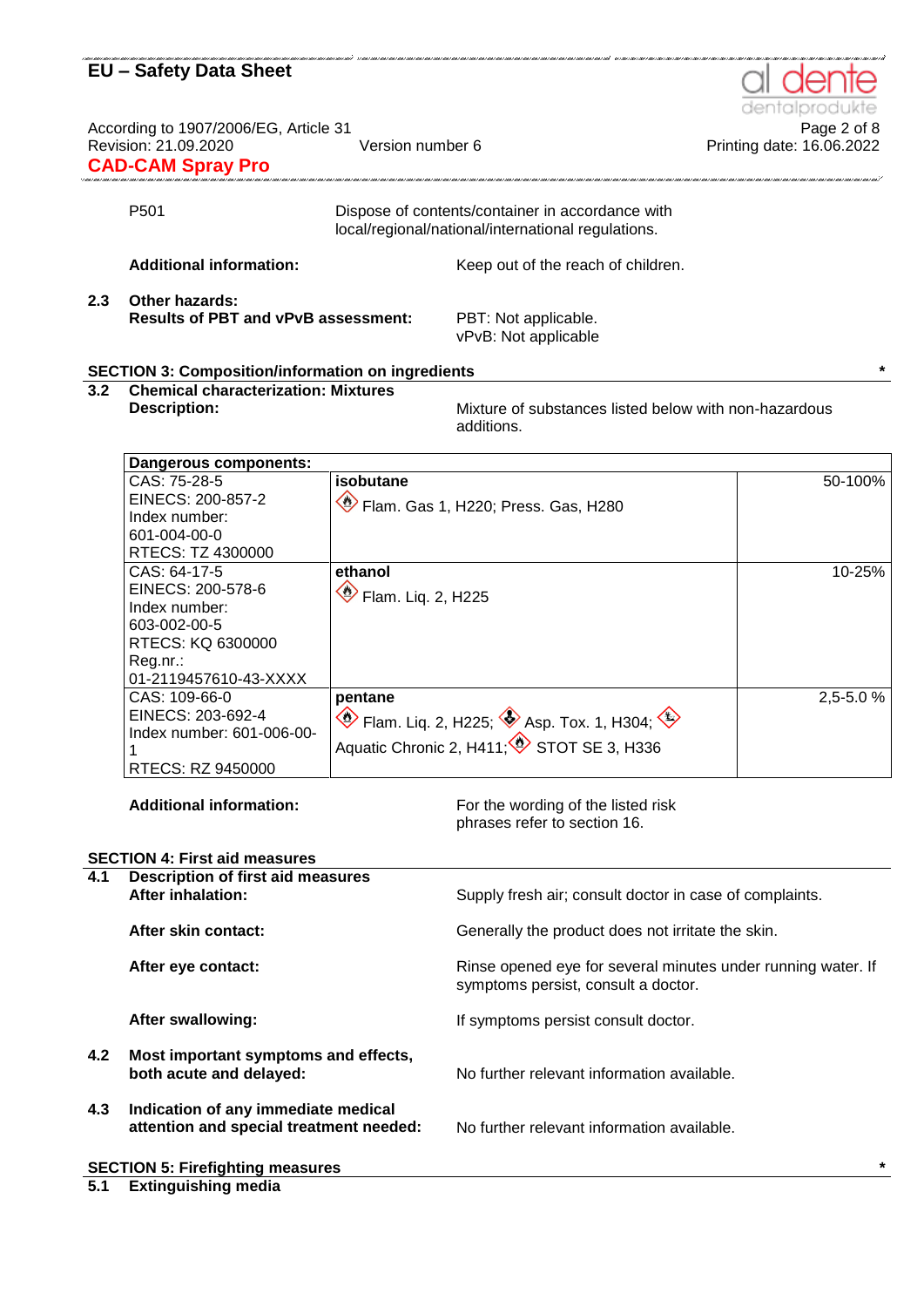According to 1907/2006/EG, Article 31 Page 3 of 8 Revision: 21.09.2020 Version number 6 Printing date: 16.06.2022 **CAD-CAM Spray Pro**

| 5.2 | Suitable extinguishing agents:<br>For safety reasons unsuitable          | CO2, powder or water spray. Fight larger fires with water<br>spray or alcohol resistant foam.<br>Water with full jet                                                        |
|-----|--------------------------------------------------------------------------|-----------------------------------------------------------------------------------------------------------------------------------------------------------------------------|
|     | extinguishing agents:                                                    |                                                                                                                                                                             |
|     | Special hazards arising from the<br>substance or mixture                 | No further relevant information available.                                                                                                                                  |
| 5.3 | <b>Advice for firefighters</b><br><b>Protective equipment:</b>           | Do not inhale explosion gases or combustion gases.                                                                                                                          |
|     | <b>SECTION 6: Accidental release measures</b>                            | $\star$                                                                                                                                                                     |
| 6.1 | Personal precautions, protective<br>equipment and emergency procedures   | Wear protective equipment. Keep unprotected persons away.                                                                                                                   |
| 6.2 | <b>Environmental precautions:</b>                                        | Do not allow to enter sewers/ surface or ground water.                                                                                                                      |
| 6.3 | Methods and material for containment and<br>cleaning up:                 | Ensure adequate ventilation.                                                                                                                                                |
| 6.4 | <b>Reference to other sections</b>                                       | See Section 7 for information on safe handling.<br>See Section 8 for information on personal protection<br>equipment. See Section 13 for disposal information.              |
|     | <b>SECTION 7: Handling and storage</b>                                   |                                                                                                                                                                             |
| 7.1 | Handling:                                                                |                                                                                                                                                                             |
|     | Precautions for safe handling:                                           | Keep away from heat and direct sunlight.<br>Use only in well ventilated areas.<br>Open and handle receptacle with care.                                                     |
|     | Information about fire - and explosion<br>protection:                    | Keep ignition sources away - Do not smoke.<br>Protect against electrostatic charges.                                                                                        |
| 7.2 | Conditions for safe storage, including any incompatibilities<br>Storage: |                                                                                                                                                                             |
|     | Requirements to be met by storerooms<br>and receptacles:                 | Store in a cool location.<br>Observe official regulations on storing packagings with<br>pressurized containers.                                                             |
|     | Information about storage in one common<br>storage facility:             | Not required.                                                                                                                                                               |
|     | Further information about storage<br>conditions:                         | Keep container tightly sealed.<br>Do not seal receptacle gas tight.<br>Store in cool, dry conditions in well, sealed receptacles.<br>Protect from heat and direct sunlight. |
| 7.3 | Specific end use(s):                                                     | No further relevant information available.                                                                                                                                  |
|     | <b>SECTION 8: Exposure controls/personal protection</b>                  | $\star$                                                                                                                                                                     |
| 8.1 | <b>Control parameters:</b>                                               |                                                                                                                                                                             |
|     | Additional information about design of<br>technical facilities:          | No further data; see item 7.                                                                                                                                                |

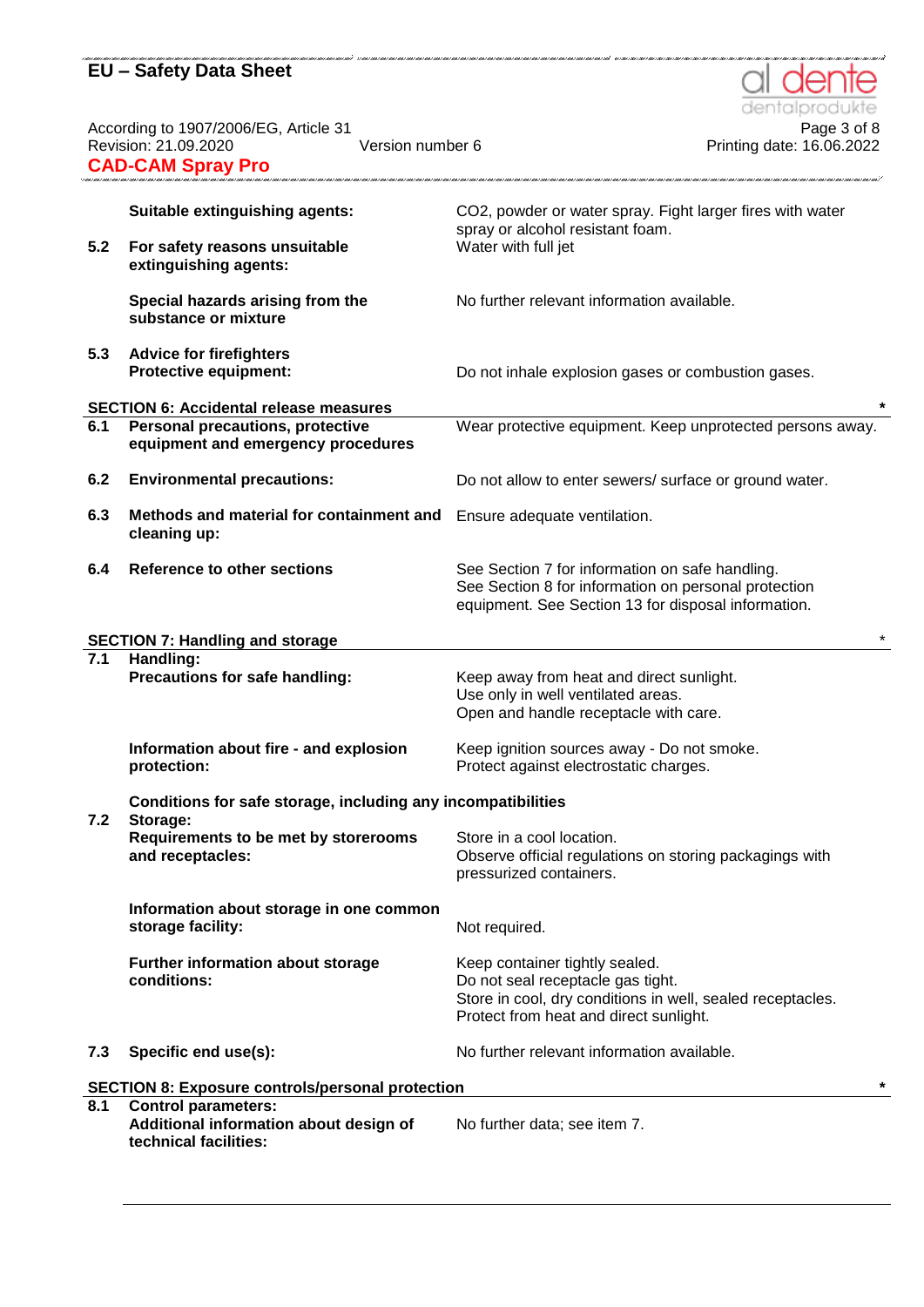According to 1907/2006/EG, Article 31<br>Printing date: 16.06.2022<br>Printing date: 16.06.2022 **CAD-CAM Spray Pro**

|                                                                 | Ingredients with limit values that require monitoring at the workplace:                                           |                                                                                                                                                                                                                                                                                                                                                                   |  |  |
|-----------------------------------------------------------------|-------------------------------------------------------------------------------------------------------------------|-------------------------------------------------------------------------------------------------------------------------------------------------------------------------------------------------------------------------------------------------------------------------------------------------------------------------------------------------------------------|--|--|
|                                                                 | 64-17-5 ethanol                                                                                                   |                                                                                                                                                                                                                                                                                                                                                                   |  |  |
|                                                                 | <b>WEL</b>                                                                                                        | Long-term value: 1920 mg/m <sup>3</sup> , 1000 ppm                                                                                                                                                                                                                                                                                                                |  |  |
| 109-66-0 pentane                                                |                                                                                                                   |                                                                                                                                                                                                                                                                                                                                                                   |  |  |
| <b>WEL</b><br>Long-term value: 1800 mg/m <sup>3</sup> , 600 ppm |                                                                                                                   |                                                                                                                                                                                                                                                                                                                                                                   |  |  |
|                                                                 | <b>Additional information:</b>                                                                                    | The lists valid during the making were used as basis.                                                                                                                                                                                                                                                                                                             |  |  |
| 8.2                                                             | <b>Exposure controls</b><br>Personal protective equipment:<br><b>General protective and hygienic</b><br>measures: | Wash hands before breaks and at the end of work.                                                                                                                                                                                                                                                                                                                  |  |  |
|                                                                 | <b>Respiratory protection:</b>                                                                                    | Not necessary if room is well-ventilated.                                                                                                                                                                                                                                                                                                                         |  |  |
|                                                                 | <b>Protection of hands:</b>                                                                                       | The glove material has to be impermeable and resistant to the<br>product/ the substance/ the preparation.<br>Selection of the glove material on consideration of the<br>penetration times, rates of diffusion and the degradation                                                                                                                                 |  |  |
|                                                                 | <b>Material of gloves</b>                                                                                         | The selection of the suitable gloves does not only depend on<br>the material, but also on further marks of quality and varies<br>from manufacturer to manufacturer. As the product is a<br>preparation of several substances, the resistance of the glove<br>material can't be calculated in advance and has therefore to<br>be checked prior to the application. |  |  |
|                                                                 | Penetration time of glove material                                                                                | The exact break through time has to be found out by the<br>manufacturer of the protective gloves and has to be observed.                                                                                                                                                                                                                                          |  |  |
|                                                                 | As protection from splashes gloves made<br>of the following materials are suitable:                               | Nitrile rubber, NBR<br>Butyl rubber, BR<br>Natural rubber, NR                                                                                                                                                                                                                                                                                                     |  |  |
|                                                                 | Eye protection:                                                                                                   | Tightly sealed goggles                                                                                                                                                                                                                                                                                                                                            |  |  |
|                                                                 | <b>SECTION 9: Physical and chemical properties</b>                                                                |                                                                                                                                                                                                                                                                                                                                                                   |  |  |
| 9.1                                                             | Information on basic physical and chemical properties<br><b>General information:</b><br>Appearance:               |                                                                                                                                                                                                                                                                                                                                                                   |  |  |

**Colour: Odour:** Characteristic<br> **Odour threshold:** Characteristic<br>
Not determined. **Odour threshold: pH-value:** Not determined. **9.2 Change in condition: Melting point / Melting range:** Undetermined. **Boiling point / Boiling range:** -11°C<br>Flash point: Not ap **Flammability (solid, gaseous): Ignition temperature:** 460°C<br> **Decomposition temperature:** Not determined.

**Auto-ignition temperature:** 

**Form:**

Not applicable, as aerosol.<br>Not applicable. **Decomposition temperature:** Not determined.<br> **Auto-ignition temperature:** Product is not self-igniting. **Explosive properties:** Not determined.

Aerosol Whitish



Printing date: 16.06.2022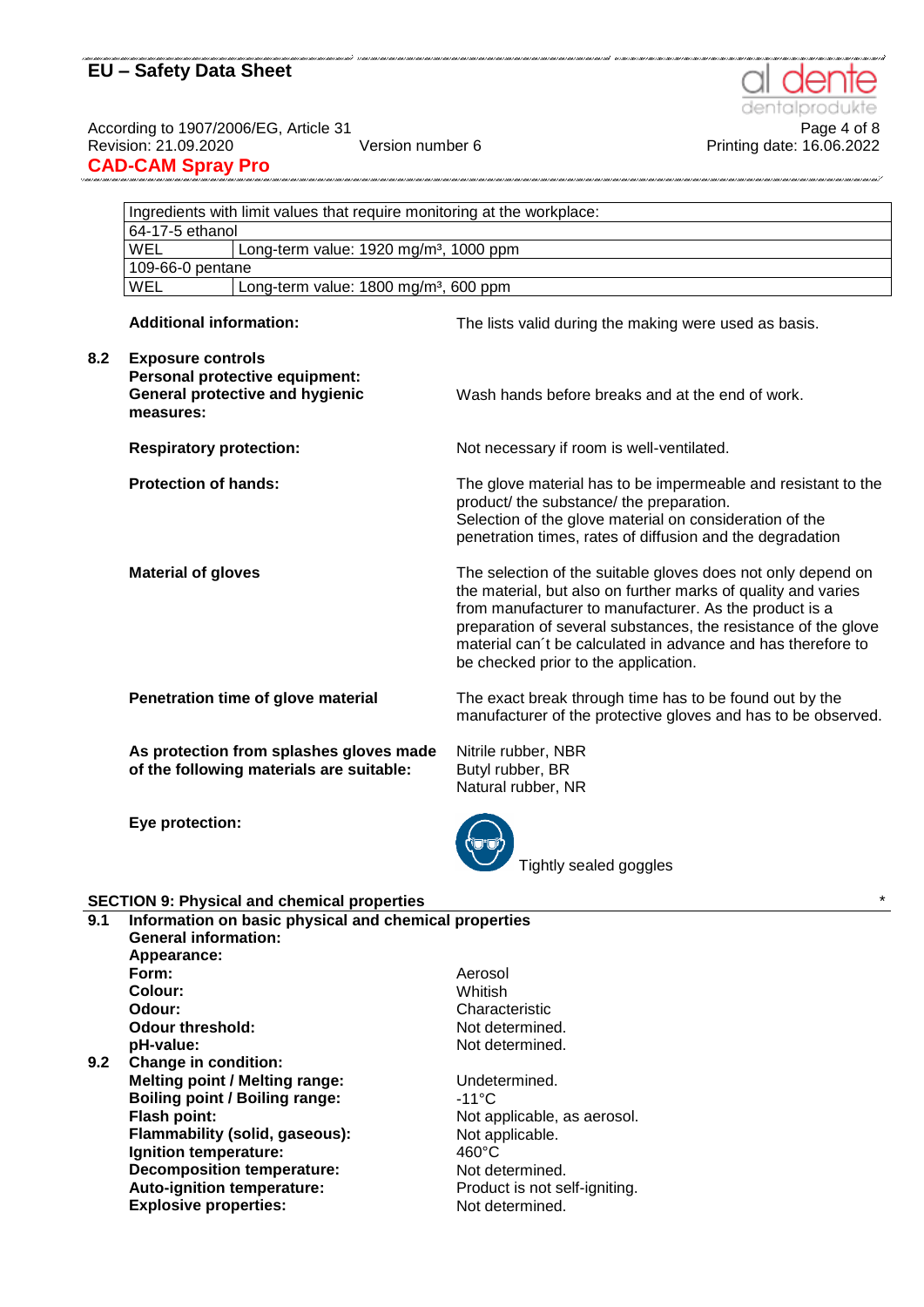According to 1907/2006/EG, Article 31 Page 5 of 8 Revision: 21.09.2020 Version number 6 Printing date: 16.06.2022 **CAD-CAM Spray Pro**

|     | <b>Explosion limits:</b>                                                       |                                                                   |
|-----|--------------------------------------------------------------------------------|-------------------------------------------------------------------|
|     | Lower:                                                                         | 1.8 Vol % (Isobutan)                                              |
|     | Upper:                                                                         | 8.5 Vol % (Isobutan)                                              |
|     | Vapour pressure at 20°C:                                                       | 3000 hPa                                                          |
|     | Density at 20°C:                                                               | $0.64$ g/cm <sup>3</sup>                                          |
|     | <b>Relative density</b>                                                        | Not determined.                                                   |
|     | Vapour density                                                                 | Not determined.                                                   |
|     | <b>Evaporation rate</b>                                                        | Not determined.                                                   |
|     | Solubility in / miscibility with water:                                        | Not miscible or difficult to mix.                                 |
|     | Partition coefficient (n-octanol /water):                                      | Not determined.                                                   |
|     | <b>Viscosity:</b>                                                              |                                                                   |
|     | Dynamic:                                                                       |                                                                   |
|     |                                                                                | Not applicable.<br>Not determined.                                |
|     | Kinematic:                                                                     |                                                                   |
|     |                                                                                | Not applicable.                                                   |
|     |                                                                                | Not determined.                                                   |
|     | <b>Solvent content:</b>                                                        |                                                                   |
|     | VOC (EC)                                                                       | 94 %                                                              |
|     | <b>Solids content:</b>                                                         | $< 10 \%$                                                         |
| 9.2 | <b>Other information</b>                                                       | No further relevant information available.                        |
|     |                                                                                |                                                                   |
|     | <b>SECTION 10: Stability and reactivity</b>                                    |                                                                   |
|     | 10.1 Reactivity:                                                               | No further relevant information available.                        |
|     |                                                                                |                                                                   |
|     | 10.2 Chemical stability                                                        |                                                                   |
|     | Thermal decomposition / conditions to be                                       | No decomposition if used according to specifications.             |
|     | avoided:                                                                       |                                                                   |
|     |                                                                                |                                                                   |
|     | 10.3 Possibility of hazardous reactions:                                       | No dangerous reactions known.                                     |
|     |                                                                                |                                                                   |
|     | 10.4 Conditions to avoid:                                                      | No further relevant information available.                        |
|     |                                                                                |                                                                   |
|     | 10.5 Incompatible materials:                                                   | No further relevant information available.                        |
|     | 10.6 Hazardous decomposition products:                                         | No dangerous decomposition products known.                        |
|     |                                                                                |                                                                   |
|     | <b>SECTION 11: Toxicological information</b>                                   |                                                                   |
|     | 11.1 Information on toxicological effects                                      |                                                                   |
|     | <b>Acute toxicity:</b>                                                         | Based on available data, the classification criteria are not met. |
|     |                                                                                |                                                                   |
|     | <b>Primary irritant effect:</b>                                                |                                                                   |
|     | <b>Skin corrosion/irritation:</b>                                              | Based on available data, the classification criteria are not met. |
|     |                                                                                |                                                                   |
|     | Serious eye damage/irritation:                                                 | Based on available data, the classification criteria are not met. |
|     |                                                                                |                                                                   |
|     | <b>Respiratory or skin sensitisation:</b>                                      | Based on available data, the classification criteria are not met. |
|     |                                                                                |                                                                   |
|     | <b>CMR</b> effects (carcinogenity, mutagenicity and toxicity for reproduction) |                                                                   |
|     | Germ cell mutagenicity:                                                        | Based on available data, the classification criteria are not met. |
|     |                                                                                |                                                                   |
|     | Carcinogenicity:                                                               | Based on available data, the classification criteria are not met. |
|     |                                                                                |                                                                   |
|     | <b>Reproductive toxicity:</b>                                                  | Based on available data, the classification criteria are not met. |
|     |                                                                                |                                                                   |
|     | <b>STOT-single exposure:</b>                                                   | Based on available data, the classification criteria are not met. |
|     |                                                                                |                                                                   |
|     | <b>STOT-repeated exposure:</b>                                                 | Based on available data, the classification criteria are not met. |
|     |                                                                                |                                                                   |



.<br>In the contract of the contract of the contract of the contract of the contract of the contract of the contract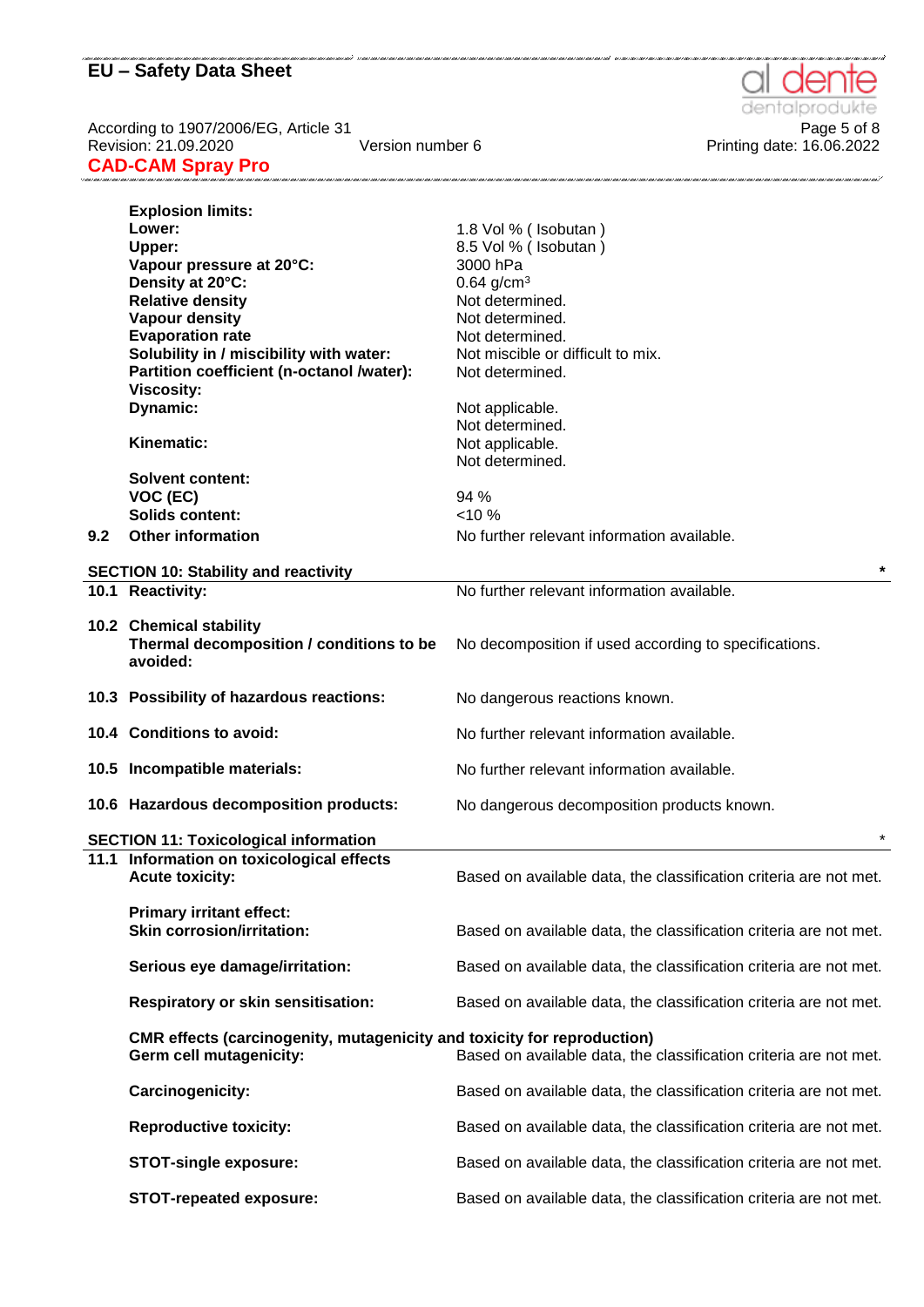According to 1907/2006/EG, Article 31<br>Printing date: 16.06.2022<br>Printing date: 16.06.2022 **CAD-CAM Spray Pro** 

# dentalpr

.<br>Nan o mao o mao o mao o mao o mao o mao o mao o mao o mao o mao o mao o mao o mao o mao o mao o mao o mao F

Printing date: 16.06.2022

Aspiration hazard: **Based on available data, the classification criteria are not met.** 

|                                                             | <b>SECTION 12: Ecological information</b>              |  |                                                                                                                                                                                                                   |
|-------------------------------------------------------------|--------------------------------------------------------|--|-------------------------------------------------------------------------------------------------------------------------------------------------------------------------------------------------------------------|
|                                                             | 12.1 Toxicity                                          |  |                                                                                                                                                                                                                   |
|                                                             | <b>Aquatic toxicity:</b>                               |  | No further relevant information available.                                                                                                                                                                        |
|                                                             | 12.2 Persistence and degradability:                    |  | The single components are biodegradable.                                                                                                                                                                          |
|                                                             | 12.3 Bioaccumulative potential:                        |  | No further relevant information available.                                                                                                                                                                        |
|                                                             | 12.4 Mobility in soil:                                 |  | No further relevant information available.                                                                                                                                                                        |
| Additional ecological information:<br><b>General notes:</b> |                                                        |  | Water hazard class 1 (German Regulation) (Self-assessment):<br>slightly hazardous for water.<br>Do not allow undiluted product or large quantities of it to reach<br>ground water, water course or sewage system. |
|                                                             | 12.5 Results of PBT and vPvB assessment<br>PBT:        |  | Not applicable.                                                                                                                                                                                                   |
|                                                             | vPvB:                                                  |  | Not applicable.                                                                                                                                                                                                   |
|                                                             | 12.6 Other adverse effects:                            |  | No further relevant information available.                                                                                                                                                                        |
|                                                             | <b>SECTION 13: Disposal considerations</b>             |  |                                                                                                                                                                                                                   |
|                                                             | 13.1 Waste treatment methods                           |  | Must not be disposed together with the household garbage.                                                                                                                                                         |
|                                                             | Recommendation                                         |  | Do not allow product to reach sewage system.                                                                                                                                                                      |
|                                                             | European waste catalogue:                              |  |                                                                                                                                                                                                                   |
|                                                             | 16 00 00                                               |  | WASTES NOT OTHERWISE SPECIFIED IN THE LIST.                                                                                                                                                                       |
|                                                             | 16 05 00                                               |  | Gases in pressure containers and discarded chemicals.                                                                                                                                                             |
|                                                             | 16 05 04*                                              |  | Gases in pressure containers (including halons) containing dangerous substances.                                                                                                                                  |
|                                                             | Uncleaned packaging -<br><b>Recommendation:</b>        |  | Disposal must be made according to official regulations.                                                                                                                                                          |
|                                                             | <b>SECTION 14: Transport information</b>               |  | $\star$                                                                                                                                                                                                           |
|                                                             | 14.1 UN-Number                                         |  |                                                                                                                                                                                                                   |
|                                                             | ADR, IMDG, IATA                                        |  | UN1950                                                                                                                                                                                                            |
|                                                             | 14.2 UN proper shipping name<br>ADR:<br>IMDG:<br>IATA: |  | 1950 AEROSOLS<br><b>AEROSOLS</b><br>AEROSOLS, flammable                                                                                                                                                           |
|                                                             | 14.3 Transport hazard class(es)<br><b>ADR</b>          |  |                                                                                                                                                                                                                   |
|                                                             | Class:<br>Label:                                       |  | 2.1 Gases.<br>2.1                                                                                                                                                                                                 |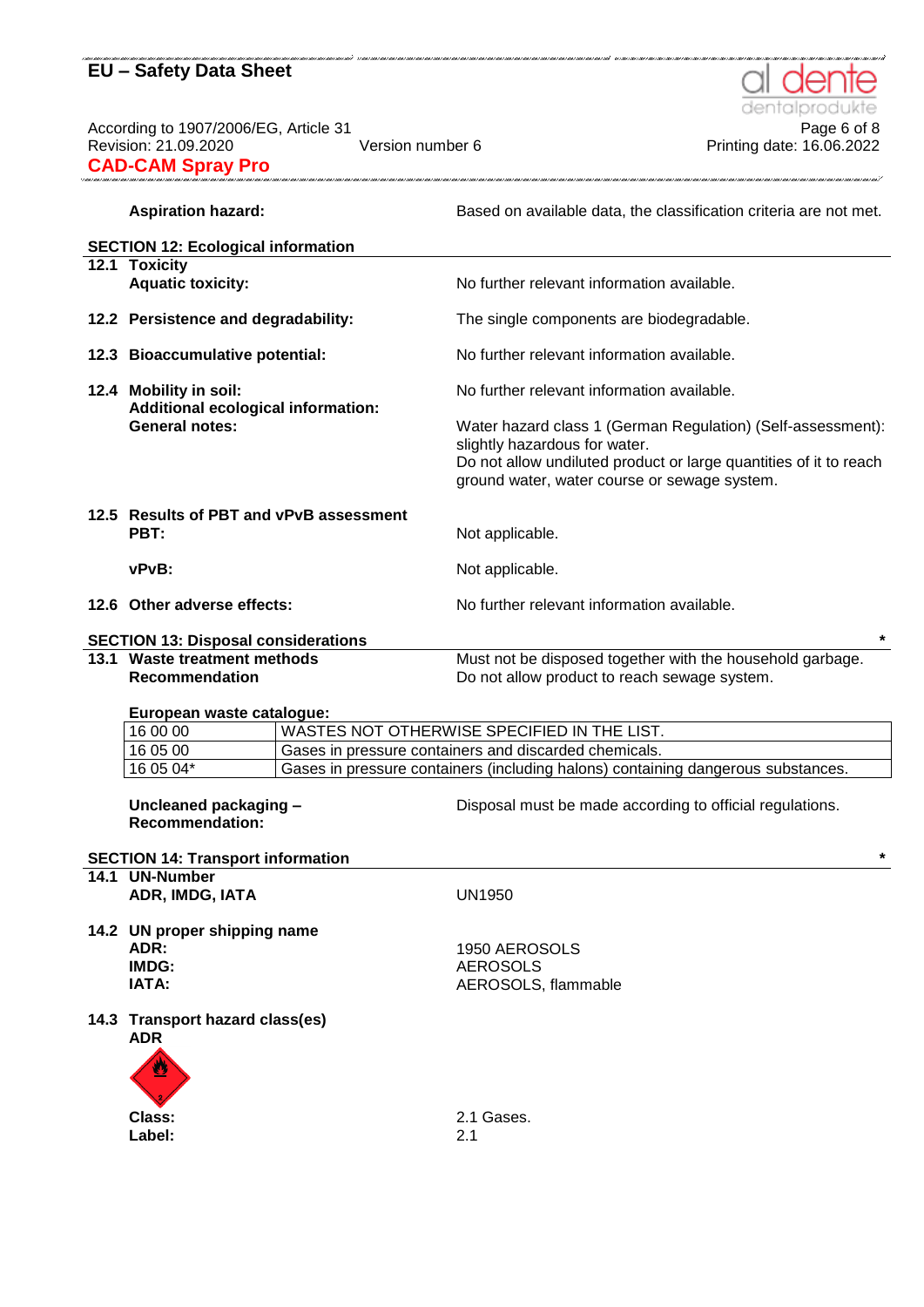dentalpro te

| <b>IMDG, IATA</b>                                                                                                                                                      |                                                                                                     |
|------------------------------------------------------------------------------------------------------------------------------------------------------------------------|-----------------------------------------------------------------------------------------------------|
|                                                                                                                                                                        |                                                                                                     |
| Class:<br>Label:                                                                                                                                                       | 2.1<br>2.1                                                                                          |
| 14.4 Packaging group<br>ADR, IMDG, IATA:                                                                                                                               | Void                                                                                                |
| 14.5 Environmental hazards<br><b>Marine pollutant:</b>                                                                                                                 | No.                                                                                                 |
| 14.6 Special precautions for user:                                                                                                                                     | Warning Gases.                                                                                      |
| Danger code Kemmler:<br><b>EMS Number:</b>                                                                                                                             | $F-D, S-U$                                                                                          |
| 14.7 Transport in bulk according to Annex II of<br>MARPOL 73/78 and the IBC code:                                                                                      | Not applicable.                                                                                     |
| <b>Transport / Additional information:</b>                                                                                                                             |                                                                                                     |
| <b>ADR</b><br><b>Excepted quantities (EQ):</b>                                                                                                                         | E0                                                                                                  |
| Limited quantities (LQ):                                                                                                                                               | 1 <sub>L</sub>                                                                                      |
| <b>Excepted quantities (EQ):</b>                                                                                                                                       | Code: E0                                                                                            |
| <b>Transport category:</b><br><b>Tunnel restriction code:</b>                                                                                                          | Not permitted as Excepted Quantity<br>2<br>D                                                        |
| <b>IMDG</b><br>Limited quantities (LQ):<br><b>Excepted quantities (EQ):</b>                                                                                            | 1 <sub>L</sub><br>Code: E0<br>Not permitted as Excepted Quantity                                    |
| <b>UN</b> "Model Regulation":                                                                                                                                          | <b>UN1950, AEROSOLS, 2.1</b>                                                                        |
| <b>SECTION 15: Regulatory information</b>                                                                                                                              |                                                                                                     |
| Labelling according to Regulation (EC) No GHS label elements<br>1272/2008:                                                                                             | 15.1 Safety, health and environmental regulations/legislation specific for the substance or mixture |
| Directive 2012/18/EU<br>Named dangerous substances - ANNEX I:                                                                                                          | None of the ingredients is listed                                                                   |
| Seveso category:                                                                                                                                                       | P3a FLAMMABLE AEROSOLS                                                                              |
| Qualifying quantity (tonnes) for the application of lower-tier requirements 150 t<br>Qualifying quantity (tonnes) for the application of upper-tier requirements 500 t |                                                                                                     |
| REGULATION (EC) No 1907/2006 ANNEX<br>XVII:                                                                                                                            | Conditions of restriction: 3                                                                        |
| 15.2 Chemical Safety Assessment:                                                                                                                                       | A Chemical Safety Assessment has not been carried out.                                              |